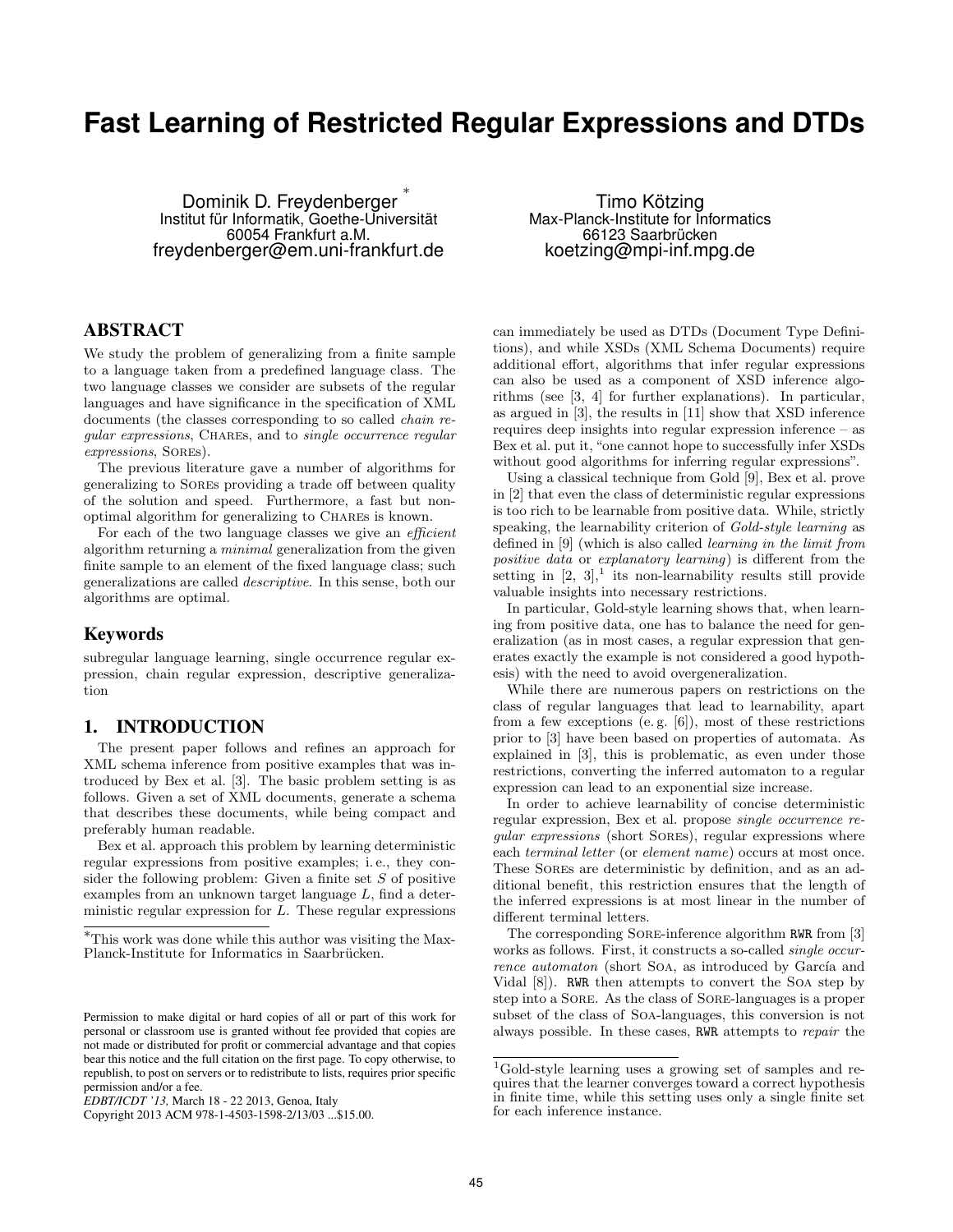Soa, and constructs a Sore that generates a generalization of the language of the Soa. In order to generalize as little as possible, [3] suggests different orderings on the set of repair rules, as well as the variant  $RWR<sub>\ell</sub><sup>2</sup>$ , which uses additional heuristics and can have an exponential running time. Nonetheless, these variants may still infer Sores that are not inclusion-minimal generalizations of the input sample (within the class of all Sores).

In order to deal with insufficient data, Bex et al. proposed a further restriction on Sores, the so-called chain regular expressions (short: CHARES), and introduced the corresponding inference algorithm CRX. Analogously to RWR, CRX may infer CHAREs that are not inclusion-minimal generalizations.

The present paper focuses on inferring SOREs and CHARES that are inclusion-minimal generalizations. This approach to regular expression inference is based on a slightly different angle than Gold-style learning, namely on the learning paradigm of descriptive generalization that was introduced by Freydenberger and Reidenbach [7].

While Gold-style learning assumes that an exact representation of the target language is present in the hypothesis space, and that the learner is provided with sufficient positive information to correctly recognize the target language, descriptive generalization views the hypothesis space and the space of target languages as distinct.

For a class  $\mathcal D$  of language representation mechanisms (e.g., a class of automata, regular expressions, or grammars<sup>2</sup>), a language representation  $\delta \in \mathcal{D}$  is called D-*descriptive* of a sample S if  $L(\delta)$  is an inclusion-minimal generalization of S, i. e.,  $S \subseteq L(\delta)$  and there is no  $\gamma \in \mathcal{D}$  with  $S \subseteq L(\gamma) \subset L(\delta)$ .

This concept allows us to define D-descriptive generalization as a natural extension of Gold-style learning: Instead of attempting to learn an exact representation of the target language  $L$  from a sample  $S$ , the learner has to infer a representation  $\delta \in \mathcal{D}$  that is  $\mathcal{D}$ -descriptive of L. In other words,  $\delta$  is a generalization of S that is as inclusion-minimal as possible within D.

Descriptive generalization explicitly separates the hypothesis space from the class of target languages, while still providing a natural quality criterion for generalization from positive examples. In the present paper, we consider the class of SOREs and the class of CHARES as hypothesis spaces  $D$ , and examine the problem of inferring D-descriptive generalizations from finite samples.

We approach this problem by first computing a Soa-descriptive Soa. As we shall see, this approach has the advantages that the descriptive Soa is uniquely defined, can be computed efficiently, and its language is included in the language of every descriptive SORE or CHARE.

The main contribution of the present paper are two algorithms, Soa2Sore and Soa2Chare, that can be used to transform any given Soa into a Sore (resp. Chare) that is SORE-descriptive (resp. CHARE-descriptive) of the language of that Soa. That is, given a sample  $S$ , these algorithms can be used to compute a generalization of  $S$  that is inclusionminimal (or, in the terminology of [3], optimal) within the class of Sores or Chares (respectively).

In addition to this, Soa2Chare and Soa2Sore are efficient: Soa2Chare runs in time  $O(m)$  (compared to  $O(m + n^3)$  for

CRX), Soa2Sore in time  $O(nm)$  (compared to  $O(n^5)$  for RWR), where  $m$  is the number of edges and  $n$  the number of nodes in the Soa.

The paper is structured as follows. Section 2 contains some mathematical preliminaries, followed by some informative properties of the language classes considered. Section 3 discusses CRX as well as RWR and its variants in the context of descriptive regular expressions. In particular, we show that for each of these algorithms, there are samples over small alphabets where the algorithm does not compute a descriptive Chare or Sore. Sections 4 and 5 contain the algorithms Soa2Chare and Soa2Sore, respectively, as well as proofs of their correctness and running time. Finally, Section 6 concludes the paper. For space reasons, some of the proofs were omitted.

## 2. PRELIMINARIES

Let  $\emptyset$  denote the *empty set*, let  $\varepsilon$  denote the *empty word*. With  $|x|$ , we denote the length of x if x is a word, or the number of elements in x if x is a set. We use  $\subseteq$  (and  $\subseteq$ ) to denote the inclusion (respectively proper inclusion) of sets. The *difference* of two sets  $A, B$  is denoted by  $A \setminus B$  and defined as  $\{a \in A \mid a \notin B\}$ . A word v is a factor of a word  $x \in \Sigma^*$  if there exist  $u, w \in \Sigma^*$  such that  $x = uvw$ . A 2-gram is a factor of length 2. Let  $\text{alph}(w)$  denote the set of all letters occurring in a word  $w$ , and extend this to languages by defining  $\mathrm{alph}(L) := \bigcup_{w \in L} \mathrm{alph}(L)$ .

# 2.1 Introducing SORE, CHARE, SOA

This section introduces the classes of regular expressions and automata that are used in the present paper. We mostly follow the notations introduced in [3]. In particular, we use the following variant of regular expressions.

DEFINITION 1. Let  $\Sigma$  be a finite alphabet (the set of terminal letters, also called element names). Every letter  $a \in \Sigma$ is a regular expression, as are  $\varepsilon$  and  $\emptyset$ , and  $L(x) = \{x\}$ for  $x \in \Sigma \cup \{\varepsilon\}$ , while  $L(\emptyset) = \emptyset$ . If  $\alpha$  is a regular expression, then  $\alpha^+$  and  $\alpha$ ? are regular expressions, where  $L(\alpha^+) = (L(\alpha))^+$  and  $L(\alpha^?) = L(\alpha) \cup {\varepsilon}.$  Furthermore, if  $\alpha$  and  $\beta$  are regular expressions, then  $\alpha | \beta$  and  $\alpha \cdot \beta$  are also regular expressions, with  $L(\alpha | \beta) = L(\alpha) \cup L(\beta)$  and  $L(\alpha \cdot \beta) = \{ uv \mid u \in L(\alpha), v \in L(\beta) \}.$ 

For sake of convenience, we sometimes omit the concatenation operator (i.e., we write  $\alpha\beta$  instead of  $\alpha \cdot \beta$ ), and add or omit parentheses. For a regular expression  $\alpha$ , we use alph $(\alpha)$  to denote the set of terminal letters that occur in  $\alpha$ . We call two regular expressions  $\alpha$ ,  $\beta$  alphabet-disjoint if  $\alpha$ ) ∩ alph( $\beta$ ) =  $\emptyset$ . Two regular expressions  $\alpha$  and β are equivalent if  $L(\alpha) = L(\beta)$ . For any set  $A \subseteq \Sigma$ , we use the notation  $ALT(A)$  to denote the regular expression  $ALT(A) := (a_1 | \cdots | a_n)$ , with  $ALT(\emptyset) = \varepsilon$  (ALT stands for alternation). In a strict sense, this definition requires an ordering on the letters to be sound, but for the purpose of this paper, this is of no concern, and we assume that  $ALT(A) = ALT(B)$  if  $A = B$ .

The full class of regular expressions is too strong both for DTDs (which allow only deterministic regular expressions) and for learning from positive data (which requires language classes that are sufficiently sparse, cf. [9]). As proven in [2], even the class of deterministic regular expressions is still too large to be learnable from positive data. Hence, [3] proposes the following subclasses of deterministic regular expressions.

<sup>&</sup>lt;sup>2</sup>The canonical class  $D$  is the class of *NE-patterns*, where descriptive patterns were introduced by Angluin [1] in the context of exact learning from positive data. See [12] for a survey on the influence of pattern languages in this area.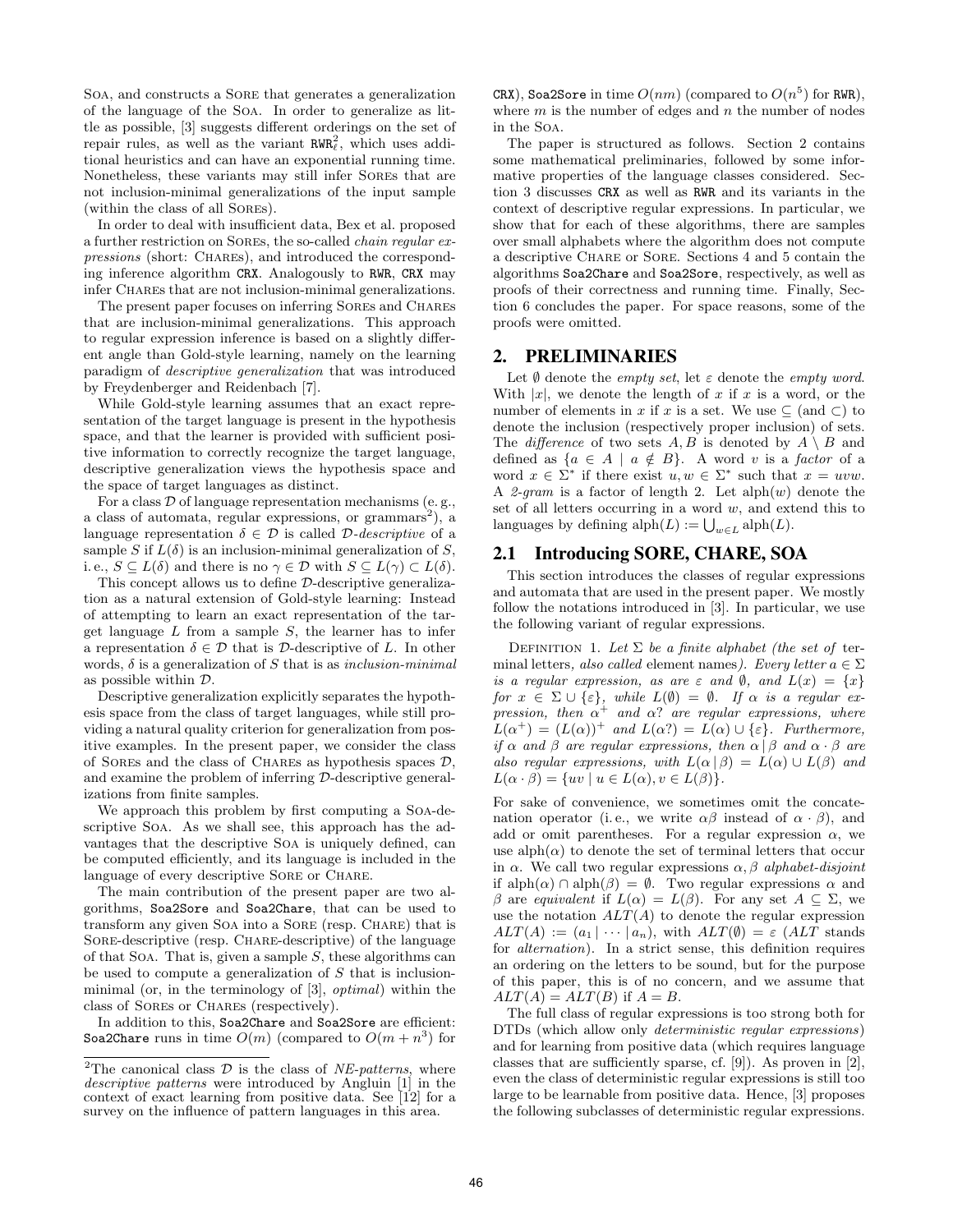DEFINITION 2 ( $SORE/CHARE$ ). A single occurrence regular expression (or Sore) is a regular expression in which each terminal letter occurs (at most) once.

A chain regular expression (or CHARE) is a SORE of the form  $f_1 \cdot \ldots \cdot f_n$   $(n \geq 0)$ , where each  $f_i$  is a chain factor, *i.e.*, a SORE of the form  $(a_1 | \cdots | a_k)$ ,  $(a_1 | \cdots | a_k)$ ?,  $(a_1 \mid \cdots \mid a_k)^+$ , or  $(a_1 \mid \cdots \mid a_k)^+$ ?, where  $k \geq 1$ , and each  $a_i$  is a terminal letter.

In other words, a Chare consists of a concatenation of alphabet-disjoint chain factors. We illustrate these definitions with a few short examples.

Example 3. Consider the regular expressions given as  $\alpha = (a)?(b|c)^+, \beta = (ab)^+, \text{ and } \gamma = abaa.$  Here,  $\alpha$  is a Chare (and, hence, also a Sore), as it consists of two alphabet-disjoint chain-factors.

On the other hand,  $\beta$  is a SORE (every letter occurs only  $once)$ , but not a CHARE (as it is not composed of chainfactors). One can easily prove that  $L(\beta)$  is not a CHARE language: Assume there exists a CHARE  $\beta'$  with  $L(\beta') =$  $L(\beta)$ . By definition,  $\beta'$  must contain a and b. if a and b are not in the same chain-factor of  $\beta'$ , then at least one of the 2-grams ab or ba cannot occur in any word of  $L(\beta')$ . But if a and b are in the same chain-factor of  $\beta'$ , the same line of reasoning implies that this chain-factor must be followed by + or +?. Therefore, there are words in  $L(\beta')$  that contain the 2-grams aa or bb, which contradicts  $L(\beta') = L(\beta)$ .

Finally,  $\gamma$  is not a SORE (and therefore not a CHARE), and one can prove that  $L(\gamma)$  is not a SORE-language (this is best proven using techniques that shall be introduced right after this example, hence we defer the proof of this claim to Remark 7 further down in this section).

While the focus of this paper is on learning regular expressions, most of our technical reasoning uses the following class of automata.

DEFINITION 4 (SOA). Let  $\Sigma$  be a finite alphabet, and let snk, src be distinct symbols that do not occur in  $\Sigma$ . A single occurrence automaton (short: SOA) over  $\Sigma$  is a finite directed graph  $A = (V, E)$  such that

- (1) { $\{src, shk\} \in V$ , and  $V \subseteq \Sigma \cup \{src, shk\}$ ,
- (2) src has only outgoing edges, snk has only incoming edges, and every  $v \in V$  lies on a path from  $src$  to  $snk$ .

We call  $\text{alph}(A) := V \setminus \{\text{src}, \text{snk}\}\$  the set of terminal letters in A. We define the relation  $\rightarrow_A$  on V by  $\rightarrow_A:=E$ , and use  $\rightarrow_A^+$  and  $\rightarrow_A^*$  to denote the transitive and reflexive-transitive hull of  $\rightarrow_A$ . The language  $L(A)$  that is accepted by A is the set of all words  $w = a_1 \cdots a_n$   $(n \geq 0)$  such that  $src \rightarrow A$  $a_1 \rightarrow_A \cdots \rightarrow_A a_n \rightarrow_A$  snk.

As usual, a strongly connected component of a Soa A is a non-empty and inclusion-maximal set C of vertices of A such that for all  $a, b \in C$ ,  $a \rightarrow_A^* b$  and  $b \rightarrow_A^* a$  holds. A strongly connected looped component of a Soa A is a nonempty and inclusion-maximal set  $C$  of vertices of  $A$  such that for all  $a, b \in C$ ,  $a \rightarrow_A^+ b$  and  $b \rightarrow_A^+ a$  holds. In other words, every strongly connected looped component contains exactly those vertices that are mutually reachable. Thus, a strongly connected component may be a singleton, while a singleton strongly connected looped component must have a self-loop.

By definition, all strongly connected looped components of a Soa are disjoint, and src and snk cannot be part of any strongly connected looped component.

Although their definition is somewhat different, it is easy to see that Soas are a subclass of DFAs. In particular, a Soa can be understood as a DFA where for each  $a \in \Sigma$ , there exists a characteristic state  $q_a$  such that  $\delta(q, a) \in \{q_a, q_{trap}\}\$ for all states  $q \in Q$  (where  $q_{trap}$  is a trap state). This is illustrated by the following example.

EXAMPLE 5. In the picture below, we have a SOA on the left side, and the corresponding DFA to the right side.



Both automata generate the same language as the regular expression  $\alpha = ((ac^+ ? b)((ac^+ ? b) | (c^+ b))^+ ?$ ?. Note that  $\alpha$  is not a SORE. In fact,  $L(\alpha)$  is not a SORE-language, but proving this using only techniques that have been introduced at this point requires considerable effort. (The most straightforward way to prove this is to use techniques that are introduced in Section 5: Apply the algorithm Soa2Sore to the SOA, which returns the SORE  $(ab\ddot{?}c^+?)^+$ ?, which is not equivalent to  $\alpha$ . By Theorem 25, this means that  $L(\alpha)$ is not a Sore language.)

In this paper, we frequently use Soas to approximate languages. For this, we rely on the following definition.

DEFINITION 6. For every  $w \in \Sigma^*$ , let first $(w)$  and last $(w)$ denote the first resp. last letter of w, and let  $\gamma$  and  $\gamma(w)$  be the set of all 2-grams in w. We extend these functions on words to functions on languages by defining first( $L$ ) := {first(w) |  $w \in L$ , last $(L) := \{\text{last}(w) \mid w \in L\}$ , and  $\text{gram}_2(L) :=$ <br> $\bigcup_{w \in L} \text{gram}_2(w)$ .  $_{w\in L}$  gram<sub>2</sub> $(w)$ .

For every language  $L \subseteq \Sigma^*$ , we define the SOA-approximation of L,  $\text{SOA}(L)$ , by  $\text{SOA}(L) := (V_L, E_L)$ , where  $V_L :=$ alph(L) ∪ { $\text{src}, \text{snk}$ }, and  $E<sub>L</sub>$  contains the edges

- (src, a) for every  $a \in \text{first}(L)$ ,
- (a, snk) for every  $a \in$  last(L),
- $(a, b)$  for all  $a, b \in \Sigma$  with  $ab \in \text{gram}_2(L)$ ,
- (src, snk) if  $\varepsilon \in L$ .

Using this terminology, the approach for Soa-learning presented in [8] can be summarized as follows. Given a finite set S, compute  $SOA(S)$ . In [3], the resulting algorithm is called 2T-INF. Furthermore, as computing  $SOA(L)$  is only as hard as computing first $(L)$ , last $(L)$ , and gram $_2(L)$ , note that  $SOA(L)$  can be constructed for language from classes that are larger than the classes of finite or regular languages, e. g., for context-free languages.

It is easy to see from the definition that  $L(SOA(L)) \supseteq L$ holds for every language  $L$  (in fact, we shall see in Proposition 14 that  $L(SOA(L))$  is always the least general approximation of  $L$  that is possible with Soa). This inclusion can be proper as follows.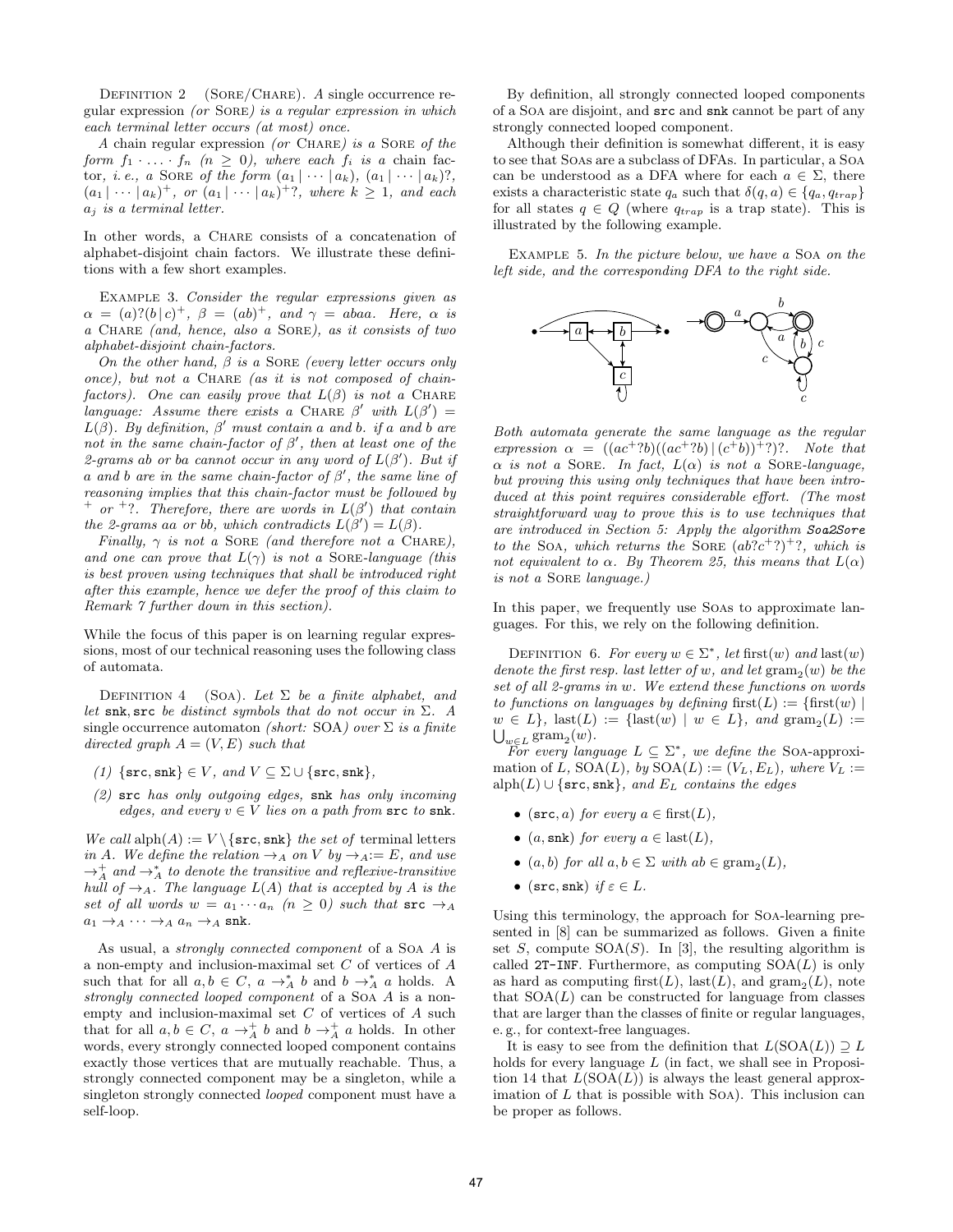Remark 7. Note that even for finite languages L, the equality  $L(SOA(L)) = L$  is not necessary; e.g., consider  $L = \{abaa\}$  (from Example 3). Then  $SOA(L)$  contains an edge from  $src to a$ , from  $a$  to  $b$ , from  $b$  to  $a$ , from  $a$  to itself, and from a to snk. Hence, aa  $\in L(SOA(L))$ , while aa  $\notin L$ . This also proves that L is not a SOA-language (and, as claimed in Example 3, not a Sore-language.)

As Example 5 illustrates, there are Soa-languages that are not Sore-languages. On the other hand, we have that every Sore-language is a Soa-language (in other words, the Soaapproximation of a Sore-language is exact).

LEMMA 8 ([3], PROOF OF PROPOSITION 9). Given any SORE  $\alpha$ , we have  $L(SOA(L(\alpha))) = L(\alpha)$ .

It is easy to see that  $SOA(L(\alpha))$  can be derived from every SORE  $\alpha$  (in fact, even every regular expression  $\alpha$ ) by deriving the sets of first letters, last letters, and 2-grams in  $L(\alpha)$  from the expression  $\alpha$  (we already did this in Remark 7).

Lemma 8 allows us to define  $SOA(\alpha)$  as a notational shorthand for  $SOA(L(\alpha))$ . Similarly, we use  $\rightarrow_{\alpha}$  to denote the relation  $\rightarrow_{\text{SOA}(\alpha)}$ .

More importantly, we shall use Lemma 8 to develop a handy syntactic characterization of the inclusion for Sores (and Chares), which is based on the inclusion of Soas. We say that a Soa A covers a Soa B if A is a supergraph of B – in other words, alph $(A) \supseteq$  alph $(B)$  holds, and  $a \rightarrow_B b$ implies  $a \rightarrow_A b$  for all  $a, b \in \text{alph}(B)$ . This definition leads to the following characterization of Soa-inclusion.

LEMMA 9 ([8], THEOREM 3.1). For every pair  $A, B$  of SOAs,  $L(A) \subseteq L(B)$  holds if and only if A is covered by B.

Although Lemma 9 is stated in [8] without proof (the authors just cite García's PhD thesis), it is easily proven considering the definition of  $SOA(L)$ .

Combining Lemma 9 with Lemma 8, we are able to characterize inclusion of Sores as follows.

LEMMA 10. For every pair  $\alpha, \beta$  of SOREs,  $L(\alpha) \subset L(\beta)$ holds if and only if  $SOA(\alpha)$  is covered by  $SOA(\beta)$ .

This obviously implies that two Sores (or Chares) are equivalent if their corresponding Soas are equivalent. More importantly, Lemma 10 provides a simple syntactic and characteristic criterion for inclusion. While the algorithms in Sections 4 and 5 do not check for inclusion, their correctness proofs make heavy use of the fact that Sore-inclusion depends on the presence of edges in the corresponding Soa.

Before we introduce the other central definition of this paper in Section 2.2, we discuss some concepts which will be useful, although not quite as significant.

One can verify with little effort that the classes of Soa-, SORE-, or CHARE-languages are not closed under many of the operations that are commonly studied in formal language theory (e. g., concatenation, union, complementation, intersection with regular languages, morphism, inverse morphism). One of the few operations under which each of these classes is closed, and which we shall use, is projection.

Let  $\Sigma$  be an alphabet. A projection from  $\Sigma$  to  $T \subset \Sigma$  is a morphism  $\pi_T : \Sigma^* \to T^*$  that is defined by  $\pi_T(x) := x$  for all  $x \in T$ , and  $\pi_T(x) := \varepsilon$  for all  $x \in \Sigma \backslash T$ . We extended this to languages canonically, i.e.,  $\pi_T(L) := {\pi_T(w) \mid w \in L}.$ 

LEMMA 11. The classes of SORE-, CHARE-, and SOAlanguages are closed under projection.

The proof was omitted for space reasons.

The main approach in the present paper (as well as in [3]) is converting Soas into Sores or Charles. During this process, it is occasionally convenient to work with a model that can be viewed as an intermediary step between a Soa and a regular expression.

DEFINITION 12. A generalized single occurrence automaton (or generalized SOA) is a finite graph  $A = (V, E)$  such that

- (1) { $\{src, snk\} \subseteq V$ , and all vertices in  $V \setminus \{src, snk\}$  are pairwise alphabet-disjoint Sore; and
- $(2)$  the edge relation E is such that  $src$  has only outgoing edges; snk has only incoming edges, and every  $v \in V$ lies on a path from src to snk.

The relations  $\rightarrow_A, \rightarrow_A^*$ ,  $\rightarrow_A^+$  on V are defined analogously to (non-generalized) Soa. We extend alph to generalized Soas by defining  $\text{alph}(A) := \bigcup_{v \in V \setminus \{\text{src},\text{snk}\}} \text{alph}(v)$ .

The language  $L(A)$  is defined to be the set of all  $w \in$  $\text{alph}(A)^*$  for which there exist a  $n \geq 0$ , nodes  $v_1, \ldots, v_n \in$  $V \setminus \{ \texttt{src}, \texttt{snk} \}, \text{ and words } w_1, \ldots, w_n \in \text{alph}(A)^* \text{ such that}$  $\text{src } \rightarrow_A v_1 \rightarrow_A \cdots \rightarrow_A v_n \rightarrow_A \text{snk}, w = w_1 \cdots w_n, \text{and}$  $w_i \in L(v_i)$  holds for every  $1 \leq i \leq n$ .

Note that generalized Soas accept the same class of languages as Soas.

## 2.2 Descriptivity

This section introduces the notion of descriptive expressions and automata, which is one of the central aspects of the present paper.

DEFINITION 13. Let  $D$  be a class of regular expressions or finite automata over some alphabet  $\Sigma$ . A  $\delta \in \mathcal{D}$  is called D-descriptive of a non-empty language  $S \subseteq \Sigma^*$  if  $L(\delta) \supseteq S$ , and there is no  $\gamma \in \mathcal{D}$  such that  $L(\delta) \supset L(\gamma) \supseteq S$ .

In other words, an expression or automation that is Ddescriptive of a language  $S$  generates a language that is a generalization of S that is  $\subseteq$ -minimal within languages described by elements of D.

If the class  $D$  is clear from the context, we simply write descriptive instead of D-descriptive. As stated in [8] (using quite different terminology), for every finite language  $S$ ,  $SOA(S)$  is Soa-descriptive of S. This extends to infinite languages as well; for Sores and Chares, we can also prove the existence of descriptive regular expressions:

PROPOSITION 14. Let  $\Sigma$  be a finite alphabet. For every language  $L \subseteq \Sigma^*$ , SOA(L) is SOA-descriptive of L, and there exist a SORE-descriptive SORE  $\delta_s$  and a CHARE-descriptive CHARE  $\delta_c$ .

The proof was omitted for space reasons.

In particular, this means that the algorithm 2T-INF from [3] that was mentioned in the previous section can be used to compute Soa-descriptive Soas for finite sample sets. Moreover, this shows that constructing a descriptive Soa for an arbitrary language  $L$  is as merely as hard as computing the sets first $(L)$ , last $(L)$ , and gram<sub>2</sub> $(L)$ .

As we shall see, computing descriptive SORES or CHARES is less straightforward. First, note that the first part of the proof of Proposition 14 implies the following observation: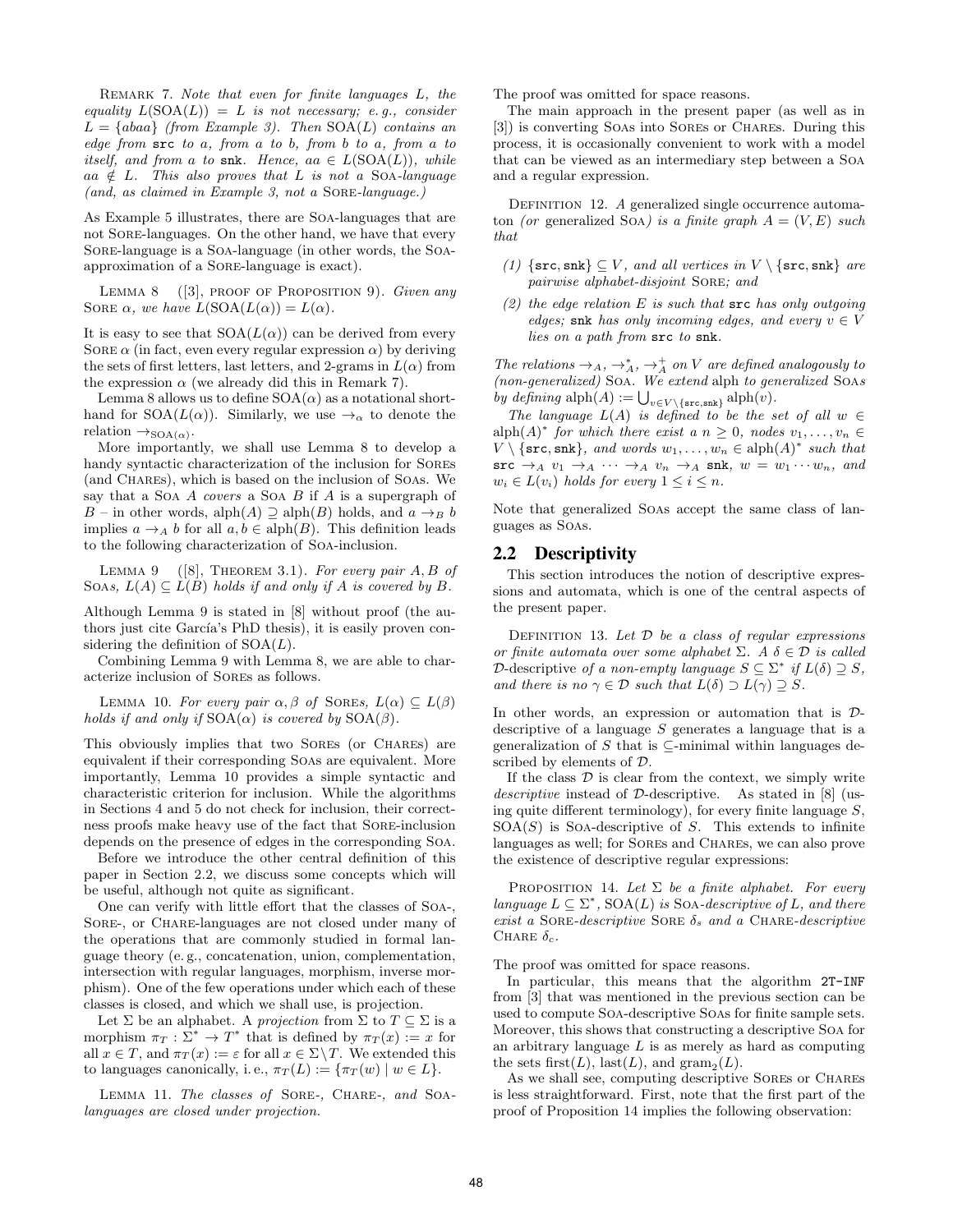| Class        | num of languages                             | max num descriptive for sample | max num edges to add for descr |
|--------------|----------------------------------------------|--------------------------------|--------------------------------|
| <b>CHARE</b> | $n! 2^{2n} \leq c(n) \leq n! 2^{3n}$         | n!                             | $\Theta(n)$                    |
| <b>SORE</b>  | $n! 2^{3n-r\log n} \leq s(n) \leq n! 2^{7n}$ | $\Omega$                       | $\Theta(n^2)$                  |
| Soa          | $2n^2+O(n)$                                  |                                |                                |

Table 1: A summary of the numbers presented in Proposition 16. For each of the classes of languages generated by Chares, Sores, and Soas, the table lists the number of different languages in the class, the maximum number of descriptive expressions or automata for a given sample  $S \subset \Sigma^*$ , and the maximum number of edges that need to be added to  $SOA(S)$  in order to obtain a Soa that corresponds to a descriptive Chare or Sore. In all cases, n denotes the size of  $\Sigma$ .

COROLLARY 15. Let  $\Sigma$  be a finite alphabet, and let  $L \subseteq$  $\Sigma^*$ . For every SORE (or CHARE)  $\delta$  that is SORE-descriptive (resp. CHARE-descriptive) of L,  $L(\delta) \supseteq L(SOA(L))$  holds.

Hence, if some SORE (or CHARE) is descriptive of a language L, it must be descriptive of  $L(SOA(L))$  as well. This allows us to compute descriptive Sores and Chares not from a sample  $L$ , but from its SoA-approximation  $SOA(L)$ .

Furthermore, if  $L(SOA(L))$  is not a SORE-language (or not a Chare-language), a Soa for some Sore descriptive of L can be obtained in principle from  $SOA(L)$  by adding new edges. As only a finite number of edges need to be added, and Soa-inclusion can be decided easily (cf. Lemma 9), the main question is whether this can be done efficiently. But as it can be necessary to add a substantial number of new edges in order to turn a Soa into a Soa that corresponds to a descriptive expression (see Proposition 16 just below), a brute force approach is probably not advisable.

The next proposition lists these and other numbers about counting and descriptive Sores and Chares. These results are summarized in Table 1. Recall that regular expressions are called equivalent if they accept the same language.

PROPOSITION 16. Let n be the number of alphabet symbols. We have the following, for some constant r.

- (1) The number of pairwise non-equivalent CHARES is  $c(n)$ with  $n! 2^{2n} \le c(n) \le n! 2^{3n}$ .
- (2) The number of pairwise non-equivalent SOREs is  $s(n)$ with  $n! 2^{3n-r \log n} \leq s(n) \leq n! 2^{7n}$ .<sup>3</sup>
- (3) There is a sample  $S \subseteq \Sigma^*$  such that S has  $2^n$  pairwise non-equivalent descriptive Sores.
- (4) There is a sample  $S \subseteq \Sigma^*$  such that S has n! pairwise non-equivalent descriptive CHARES.
- (5) There is a SOA with  $\Theta(n)$  edges such that a descriptive Sore with a minimal number of edges in the corresponding Soa has  $\Theta(n^2)$  edges.
- (6) There is a Soa with  $\Theta(n)$  edges such that a descriptive CHARE with a minimal number of edges in the corresponding SOA has  $\Theta(n^2)$  edges.

The proof was omitted for space reasons.

In particular, note that Proposition 16 also demonstrates that a given sample can have numerous different descriptive Sores (or Chares). Note that the number of different Chare- and Sore-languages can be better approximated using more advanced tools from combinatorics. Finally, if we are only interested in the number of different such language modulo renaming of the terminal letters, then the same bounds without the factor  $n!$  hold.

## 3. DESCRIPTIVITY VS. CRX AND RWR

Proposition 16 demonstrates that the number of non-equivalent descriptive Sores (or Chares) for a sample can be exponential in the size of the alphabet. Therefore, the present paper only examines the question how a single descriptive SORE (or CHARE) can be found for a sample, instead of looking for an enumeration of all these expressions.

As explained in Section 2.2 (in particular, Corollary 15), descriptive CHARES and SORES can be obtained from the descriptive Soa, and moreover, for every language  $L$  and every SORE  $\alpha$ ,  $L(\alpha) \supseteq L(SOA(L))$  must hold. This observation motivates our inference approach for Sores and Chares: Given a sample  $S$ , first compute the SOA-descriptive singleoccurrence automaton  $SOA(S)$ , using 2T-INF. As explained in [8], this can be done in time  $O(ln)$ , where  $l := \sum_{s \in S} |s|$ , and  $n := |\text{alph}(S)|$ .

Using the algorithm Soa2Chare (Section 4) or Soa2Sore (Section 5),  $SOA(S)$  is then turned into a descriptive CHARE or Sore (respectively). Before we discuss these algorithms and the respective proofs in detail, we observe that the algorithms CRX and RWR and its variants from [3] do not always compute descriptive Chares or Sores.

For the CHARE-algorithm CRX, this is quite easy to see: As pointed out in [3] (as a remark after Theorem 35), on the sample  $S = \{abc, ade, abe\}$ , the algorithm CRX returns the CHARE  $a?b?c?d?e?$ , while  $\delta := a(b | d)(c | e)$  is a better approximation of S. (In fact, we shall be able to see that  $\delta$  is not only better, but CHARE-descriptive. This can be verified by observing that  $\delta$  is the output of Soa2Chare on  $SOA(S)$ , and referring to Theorem 19 further down.)

The proofs for the non-descriptivity of the Sore-algorithm RWR and its variants require more effort, and can be found in the following section.

#### 3.1 RWR-Variants and Descriptivity

In this section we give theorems regarding properties of RWR-variants (we refer the reader to [3] for details on all variants). In particular, we show that every variant fails to find a descriptive SORE on some input.

In [3, Algorithm 3] an Algorithm RWR ("Rewrite with Repairs") was given to turn a given Soa (derived in the canonical way from and input sample) into a generalizing Sore, by rewriting the Soa step by step. This algorithm was proven in [3] to turn any Soa in an equivalent Sore, if existent; if, at some point in the run of RWR, no rewrite rules are ap-

 $3$ Note that [2, Proof of Theorem 3.1] gives that any SORElanguage has a SORE of length at most  $10n - 4$ , which gives a bound of  $2^{O(n \log n)}$ .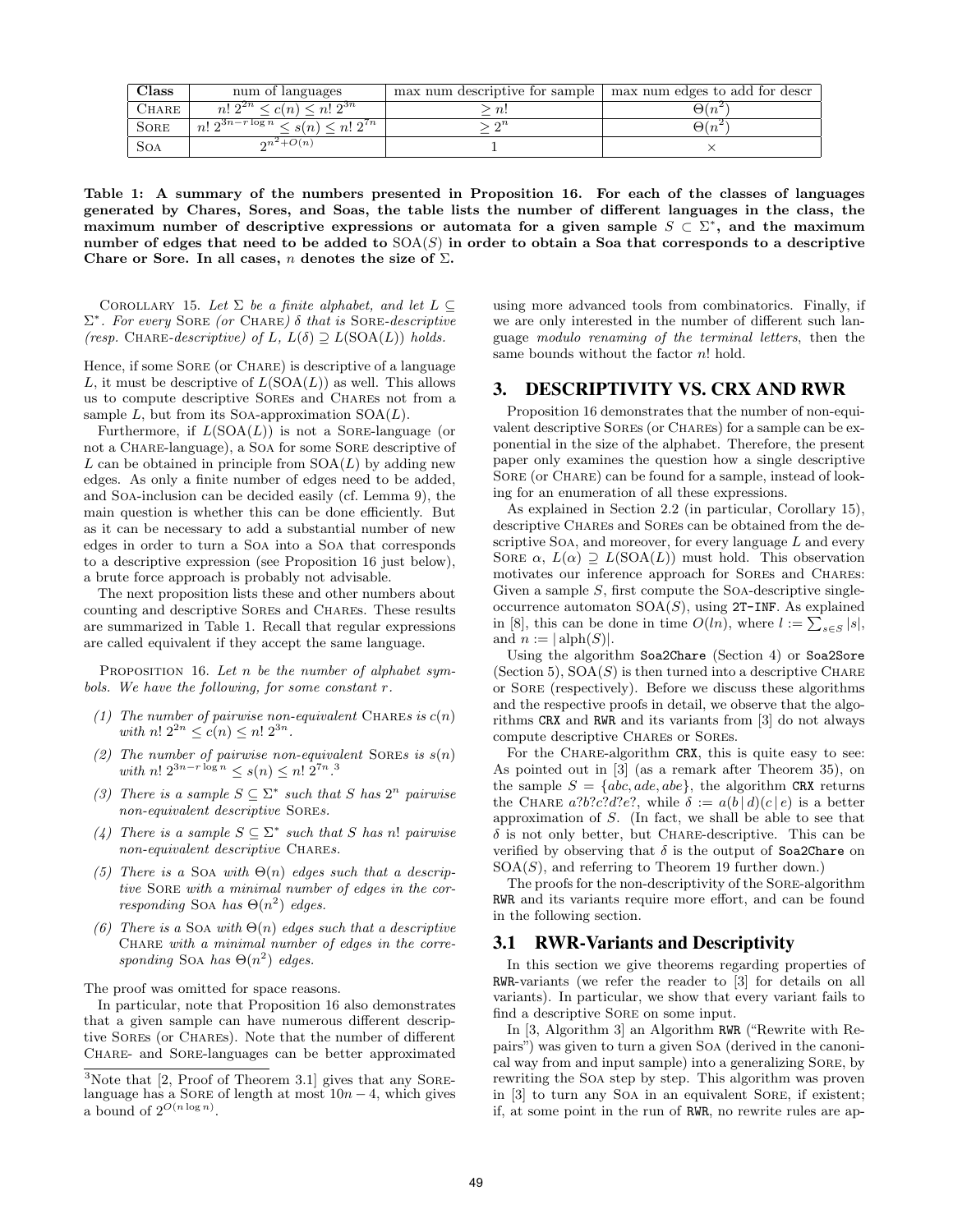plicable, the algorithm will make a generalization step by applying a "repair rule". The four "repair rules" of RWR are as follows, given the current Soa A. For simplicity, we give a modification of the rules, where less edges are added. However, for the cases we use in this section, these rules are equivalent to the original set.

- **Repair**  $r | s$  If there are two nodes r and s of A which share a successor or a predecessor, add edges to A to make all successors of  $r$  or  $s$  successors of both  $r$  and s; similarly with the predecessors.
- **Repair**  $r \cdot s$ ? If there are two nodes r and s of A such that r is the only predecessor of s, add edges to  $A$  to make all successors of  $r$  or  $s$  (except  $s$ ) successors of both r and s.
- **Repair**  $r$ ?  $\cdot$  s If there are two nodes r and s of A such that s is the only successor of  $r$ , add edges to  $A$  to make all predecessors of  $r$  or  $s$  (except  $r$ ) predecessors of both r and s.
- **Repair**  $r$ ? ·  $s$ ? Let  $r$  and  $s$  be nodes of  $A$  such that  $s$  is a successor of  $r$ ; add edges to  $A$  to make all successors of  $r$  or  $s$  successors of both  $r$  and  $s$ ; similarly with the predecessors. Furthermore, for all predecessors  $u$  of  $r$ and all successors  $v$  of  $s$ , add an edge from  $u$  to  $v$ .

The authors of [3] prove that RWR (with the original repair rules) always terminates in  $O(n^5)$  steps (where  $n = |\Sigma|$ ) and gives a Sore which generalizes the input Soa. They also suggest that these rules are checked for applicability in the given order, but admit that different situations might call for different rules (in particular, they note that the outcome of RWR is not alway descriptive).

Next, we formally show that RWR does not always return a descriptive Sore.

THEOREM 17. For  $\Sigma$  a finite alphabet with  $|\Sigma| \geq 3$  and all orderings of the repair rules of RWR, there is a (finite) set of samples  $S \subseteq \Sigma^*$  such that RWR on S produces a SORE which is not SORE-descriptive.

*Proof.* Let  $a, b, c \in \Sigma$  be three different symbols from  $\Sigma$ .

First, consider the sample  $\{aba, ab\}$ . The corresponding Soa does not allow rewrite rules and requires repair; below this Soa is depicted, along with two possible repairs, corresponding to the two possible repairs "Repair  $a | b$ " and "Repair  $a? \cdot b?$ ".



The Soas resulting from the two repairs accept  $(a | b)^+$  and  $(a | b)^*$ , respectively, which is not descriptive of  $\{aba, ab\}$ , as witnessed by  $\delta_1 := (a(b?))^+$  (a SORE which accepts the given sample aba and ab, but not, for example, b, which is accepted by any of the Soas derived from repair rules above).

Second, consider the sample  $S = \{ab, ac, acac\}$ . The corresponding Soa A is depicted as follows.



A descriptive SORE for S is  $\delta_2 := (a(b \,|\, c))^+$ , which we prove as follows. In comparison to A, the Soa that corresponds to  $\delta_2$  adds only a single edge, the edge from a to b. So the only possibility for a SORE-language  $L(\gamma)$  with  $L(A) \subseteq L(\gamma) \subset$  $L(\delta_2)$  is  $L(A)$  itself. However,  $L(A)$  is not a SORE-language, which can be seen, just as in Proposition 16, by applying either the Sore-construction algorithm RWR from [3] or our algorithm Soa2Sore from Section 5 (which both compute a Sore equivalent to a given Soa, if existent) and observing a strict generalization. Hence,  $\delta_2$  is SORE-descriptive of S. (We note without proof that  $(ac?)^+b?$  is another SORE that is descriptive of S. Necessarily, its language is incomparable to  $L(\delta_2)$ .)

An application of "Repair  $a \cdot b$ ?" on A and then, after rewriting, of "Repair  $[ab!] \cdot c$ ?" gives the following.



This Soa corresponds to the SORE  $(ab?c?)^+$ , and its language is a strict superset of  $L(\delta_2)$  (for example abc is accepted by the former and not the latter).

Deceiving the rule "Repair  $r$ ?  $\cdot$  s" is symmetric to deceiving "Repair  $r \cdot s$ ?".  $\mathbf{L}$ 

In [3], Bex et al. also propose a variant of RWR that is called  $\texttt{RWR}_\ell^2$ , which uses a natural number  $\ell$  as a branching parameter. The algorithm explores the (recursive) outcomes of the best  $\ell$  candidates for a repair rule, choosing the ones that lead to a minimal number of words of length at most  $2n (= 2|\Sigma|)$  in the language accepted by the resulting SORE.

THEOREM 18. For all  $\ell > 0$  there is a finite alphabet  $\Sigma$ with  $|\Sigma| = 3\ell$  and a finite set of samples  $S \subseteq \Sigma^*$  such that  $RWR_{\ell}^2$  on S produces a SORE which is not SORE-descriptive.

*Proof.* We first assume  $\ell = 1$ ; consider again the sample  ${ab, ac, acac}$  with the following corresponding Soa.



The three applicable repair rules are  $b | c, a \cdot b$ ? and  $a \cdot c$ ? (plus some rules of the type " $r$ ? ·  $s$ ?", which explode the number of accepted words). This leads to the following Soas.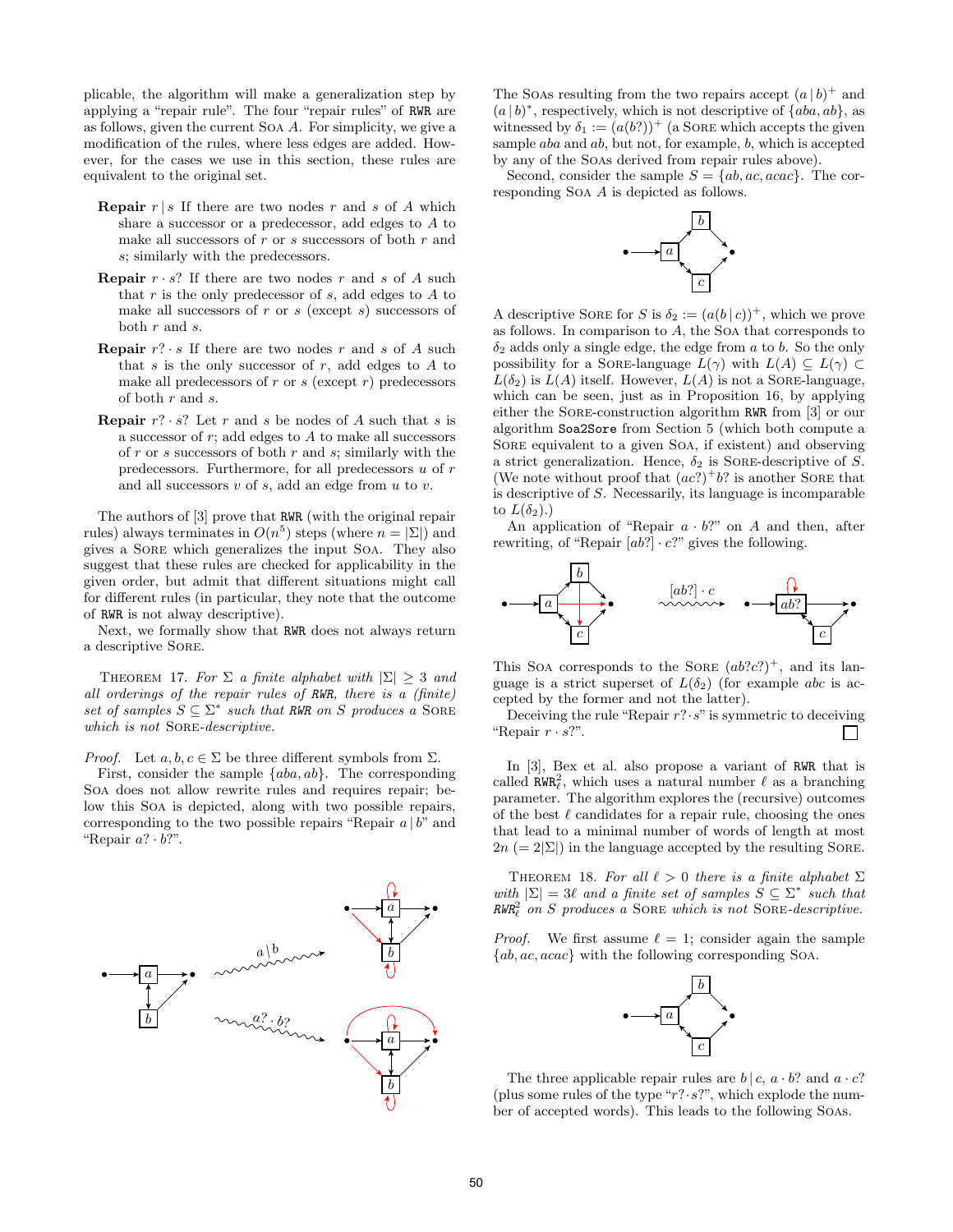| RegEx $\alpha$     | $L(\alpha)^{\leq 6}$ | exp growth basis              | recurrence                          | base cases $n \in \{1, 2, 3\}$ |
|--------------------|----------------------|-------------------------------|-------------------------------------|--------------------------------|
| $(ab ac)^+$        |                      | $\sqrt{2} \approx 1.41$       | $2f_{\alpha}(n-2)$                  | 0, 2, 0                        |
| $(abc ac)^{+}$     |                      | $\stackrel{<}{_{\sim}} 1.33$  | $f_{\alpha}(n-2)+f_{\alpha}(n-3)$   | U. 1. 1                        |
| $(a \mid ac)^+b$ ? | 51                   | $(1+\sqrt{5})/2 \approx 1.62$ | $f_{\alpha}(n-1) + f_{\alpha}(n-2)$ | 1, 3, 5                        |

Table 2: Properties of the languages discussed in the proof of Theorem 18. For each regular expression  $\alpha$ ,  $f_{\alpha}(n)$  denotes the number of words in  $L(\alpha)$  of length n; given in the table are the number of words of length at most 6 accepted by  $\alpha$ , the constant c such that  $f_{\alpha}$  grows roughly as  $c^{n}$ , the recurrence relation for the  $(f_{\alpha}(n))_{n\in\mathbb{N}}$ , as well as  $f_{\alpha}(n)$  for  $n \in \{1,2,3\}$ .



Table 2 gives an overview of the properties of these three Soas.

Thus, we see that second possibility accepts a minimal number of words of length at most  $6 (= 2|\Sigma|)$ , which means that only this option will be explored, the first and the third will be discarded. After rewriting by RWR, this results in the following Soa.



The minimal repair for this results in  $(ab?c?)^+$ , which is not descriptive as witnessed by  $(a(b | c))^+$  as in the proof of Theorem 17.

For  $\ell > 1$ , we use  $\ell$  independent copies of the sample used for  $\ell = 1$  (i.e., using different alphabet symbols). Thus,  $RWR_{\ell}^2$ will fail on at least one of these copies.  $\perp$ 

# 4. DESCRIPTIVE CHARES

In this section, we give the first main algorithm of this paper, Soa2Chare, which efficiently computes descriptive CHARES for given SOAs.

# 4.1 The CHARE algorithm

The algorithm Soa2Chare uses a number of subroutines, which are written with a dot-notation similar to some modern object oriented programming languages. For example "A.contract $(U, \ell)$ " denotes the application of the subroutine "contract" to the Soa A with parameters  $U$  and  $\ell$ . For a given Soa A, we let A.src and A.snk denote the source and the sink of A, respectively. The following subroutines are used in Soa2Chare.

- $\bullet$  "contract" on Soa A takes a subset U of vertices of A and a label  $\ell$ . The procedure modifies A such that all vertices of U are contracted to a single vertex and labeled  $\ell$  (edges are moved accordingly).
- "constructLevelOrder" on Soa  $A = (V, E)$  assumes that A is acyclic and assigns a level number to every vertex  $v \in V$ , where the level number of a node  $v \in V$  is defined to be the length of the longest path from A.src to  $v$ . Hence, A.src is on level number 0, and for every other node  $v$ , the level number is one more than the highest level number of the immediate successors of v.

 $\bullet$  "isSkipLevel" on Soa A and a level number i returns true if level  $i$  is a *skip level*. A level  $i$  is a skip level if there exist a nodes  $u, v \in V$  with (respective) level numbers  $j_u < i$  and  $j_v > i$  such that  $u \rightarrow_A v$ . In other words, one can skip level  $i$  by transitioning from  $u$  to  $v$ .

|  | 1 Input: SOA $A = (V, E);$ |  |
|--|----------------------------|--|
|  |                            |  |

- $2$  while A has a cycle do  $\mathbf{3}$  Let U be a strongly connected looped
- component of A;
- 4 |  $A$ .contract $(U, ALT(U)^+);$
- <sup>5</sup> A.constructLevelOrder();
- 6 result  $\leftarrow \varepsilon$ ;
- 7 for  $i = 1$  to (level number of  $A.\text{snk}$ ) 1 do
- 8  $\mid B \leftarrow$  all vertices with level number i and <sup>+</sup>;
- 9  $\mid$   $C \leftarrow$  all vertices with level number i and no <sup>+</sup>;
- 10 foreach  $\alpha \in B$  do
- 11 **if** A.isSkipLevel(i) or  $|B|+|C|>1$  then result  $\leftarrow$  result  $\cdot \alpha$ ?;
- 12 else result  $\leftarrow$  result  $\cdot \alpha$ ;
- 13 | if  $|C| > 0$  then
- 14 **if** A.isSkipLevel(i) or  $|B| > 0$  then
- 15 | | result  $\leftarrow$  result  $\cdot$  ALT(C)?;
- 16 **else** result  $\leftarrow$  result  $\cdot$  ALT(C);

<sup>17</sup> return result;

Note that the use of "contract" can turn the Soa into a generalized Soa. Intuitively speaking, the algorithm Soa2Chare works as follows:

- (1) Replace each strongly connected looped component  $A \subseteq V$  with a vertex that is labeled with the regular expression  $ALT(A)^+$ . This turns A into a (possibly generalized) Soa that is a DAG.
- (2) Every node in the DAG is assigned a level number.
- (3) Every level is turned into one or more chain-factors. If a level contains more than one non-letter node, or if a level is a skip level, ? is appended to every chain-factor on that level.

The following theorem states that Soa2Chare can be used to compute Chare-descriptive Chares in a highly efficient manner.

THEOREM 19. For any given SOA A, Soa2Chare finds a CHARE that is CHARE-descriptive of  $L(A)$  in time  $O(m)$ , where m is the number of transitions of A.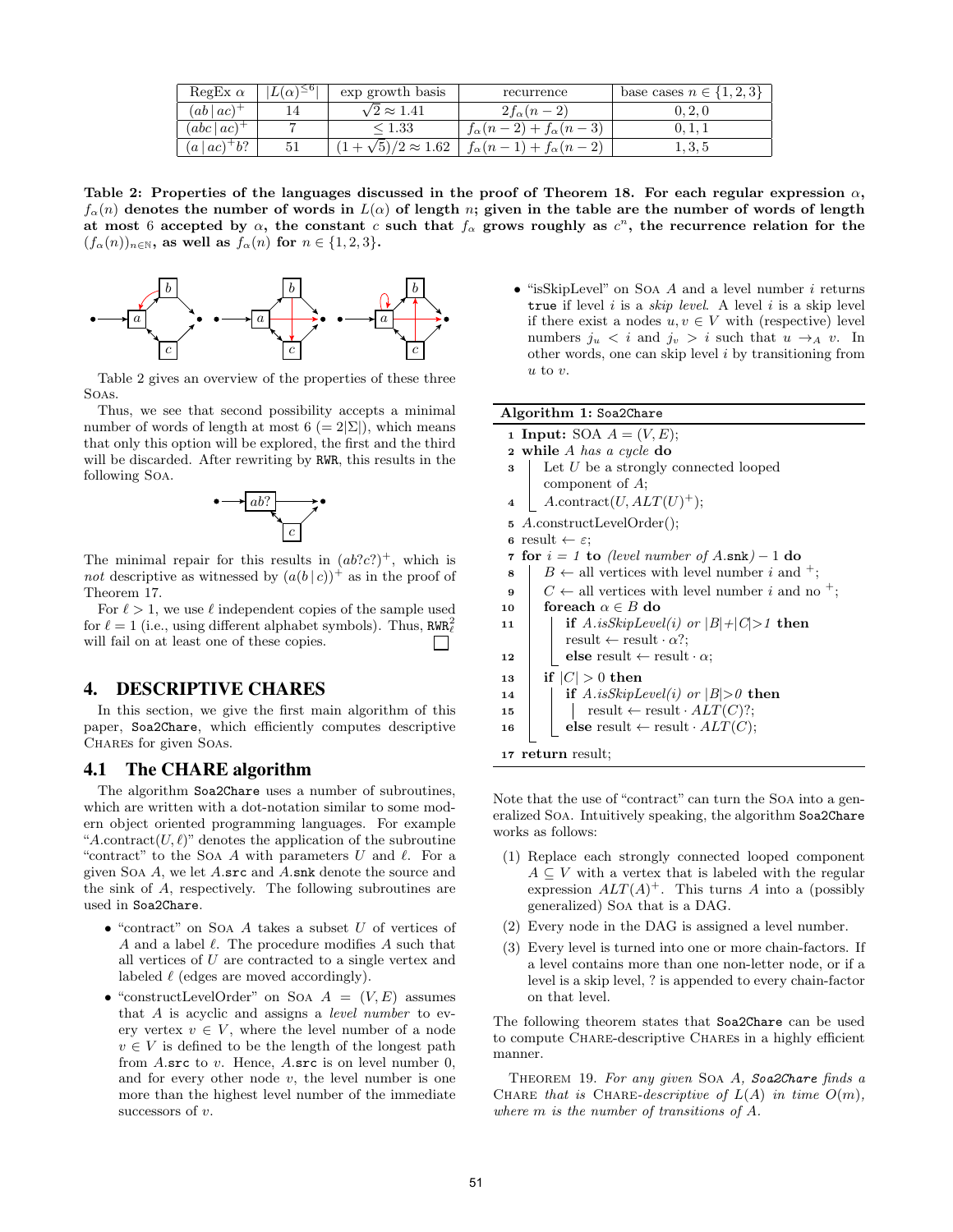Before we discuss the proof of Theorem 19 in Section 4.2, we illustrate the behavior of Soa2Chare with an Example.

EXAMPLE 20. Let  $S = \{abaf, abef, ccdf\}$ . The corresponding SOA,  $SOA(S)$ , is depicted as follows.



First, Soa2Chare removes all cycles by contracting strongly connected looped components. This leads to the following generalized Soa.



Apart from the levels for A.src and A.snk, this generalized Soa has three levels: The first level with the nodes  $(a | b)^+$ and  $(c)^+$ , the second level with the nodes d and e, and the third level with the node f. As there is an edge between  $(a | b)^+$  and f, the second level is a skip level. Thus, the levels lead to the respective CHARES  $(a | b)^+ ? (c)^+ ?$ ,  $(e | d) ?$ , and f, which are concatenated to  $(a | b)^{+}$ ? $(c)^{+}$ ? $(e | d)$ ?f. By Theorem 19, this CHARE is CHARE-descriptive of S.

## 4.2 Proof of Theorem 19

Proof. We first prove termination and running time, followed by the proof of correctness. Note that in this Section, for simplicities sake and in contrast to Section 5, we do not distinguish between a node its label.

#### *Termination and running time.*

Termination is obvious, as the two loops (in lines 2 and 7) are executed only a bounded number of times.

Let  $n$  denote the number of vertices and  $m$  denote the number of edges in the input Soa. In the while-loop in line 2, the input Soa is transformed into an acyclic generalized Soa. Using Tarjan's algorithm (cf. [5]), this part can be realized in time  $O(m + n)$ .

Computing the level order and annotating, for each level, whether that level is a skip level, can also be done in time  $O(m + n)$ , analogously to a topological sorting.

Finally, each node in the generalized Soa is turned into a chain factor. This takes time  $O(n)$ . Hence, the individual steps sum up to a time of  $O(m+n)$ , which results in a total time of  $O(m)$ , as  $n \leq m$  holds by definition.

#### *Correctness.*

First, it is quite easy to see that Soa2Chare computes a CHARE. Note that, in order to prove that this CHARE is descriptive of the sample S, we do not need to argue about every CHARE  $\gamma$  with  $L(\gamma) \supseteq S$ , but only about those with  $L(Soa2Chares(SOA(S))) \supseteq L(\gamma) \supseteq S.$ 

This allows us to use Lemma 10 from two directions: On the one hand, every edge (and hence, every path) that is present in  $SOA(S)$  must be present in  $SOA(\gamma)$ , on the other hand,  $SOA(\gamma)$  must not contain any edges that do not occur in  $SOA(\delta)$ .

Before we consider the main part of the proof, we first develop some technical tools that deal with strongly connected looped components.

LEMMA 21. Let  $\alpha$  be a CHARE. A set  $A \subseteq \text{alph}(\alpha)$  is a strongly connected looped component in  $SOA(\alpha)$  if and only if  $\alpha$  contains a chain factor of the form  $ALT(A)^+$  or  $ALT(A)^{+}$  ?.

The proof was omitted for space reasons.

As Soa2Chare turns every strongly connected looped component A into a chain factor  $ALT(A)$ , we observe that Soa2Chare does not change these components.

COROLLARY 22. Let  $\Sigma$  be an alphabet. For every finite and nonempty set  $S \subseteq \Sigma^*$ , and every set  $A \subseteq \text{alph}(S)$ , the following holds. A is a strongly connected looped component in  $SOA(S)$  if and only if A is a strongly connected looped component in  $SOA(Soa2Chare(SOA(S))).$ 

Finally, according to Lemma 10, this immediately leads to the following observation:

COROLLARY 23. Let  $S \subseteq \Sigma^*$  be a finite set, and let  $\delta :=$  Soa2Chare(SOA(S)). For every CHARE  $\gamma$  with  $L(\delta) \supseteq$  $L(\gamma) \supseteq S$ , SOA( $\gamma$ ) must contain exactly the same strongly connected looped components as  $SOA(S)$  and  $SOA(\delta)$ .

We now posses all the tools we need to execute the main element of the proof of correctness of Soa2Chare.

LEMMA 24. Let  $\Sigma$  be an alphabet, let  $S \subseteq \Sigma^*$  be a nonempty set, and let  $\delta :=$  Soa2Chare(SOA(S)). Then  $L(\delta) = L(\gamma)$  holds for every CHARE  $\gamma$  with  $L(\delta) \supseteq L(\gamma) \supseteq$ S.

The proof was omitted for space reasons.

Lemma 24 implies that there is no CHARE  $\gamma$  such that  $L(Soa2Chares(SOA(S))) \supset L(\gamma) \supseteq S$ . As we have, by definition,  $L(Soa2Chare(SOA(S))) \supseteq S$ , we get that the result of Soa2Chare on  $\text{SOA}(S)$  is CHARE-descriptive of S, which concludes the proof of correctness.

## 5. DESCRIPTIVE SORES

In this section, we give the second main algorithm of this paper, which efficiently computes descriptive Sores for given Soas.

## 5.1 SORE Algorithm

As in Section 4, we use dot-notation to denote the application of subroutines. As in Section 4, for a given Soa A, we let A.src and A.snk denote the source and the sink of A, respectively.

- $\bullet$  "contract" on Soa A takes a subset U of vertices of A and a label  $\ell$ . The procedure modifies  $A$  such that all vertices of U are contracted to a single vertex and labeled  $\ell$  (edges are moved accordingly). The procedure returns the newly created vertex.
- "extract" on Soa A takes as argument a set of vertices U (of A); it does not modify A, but returns a new Soa with copies of all vertices of  $U$  as well as two new vertices for source and sink; all edges between vertices of  $U$  are copied, all vertices in  $U$  having an incoming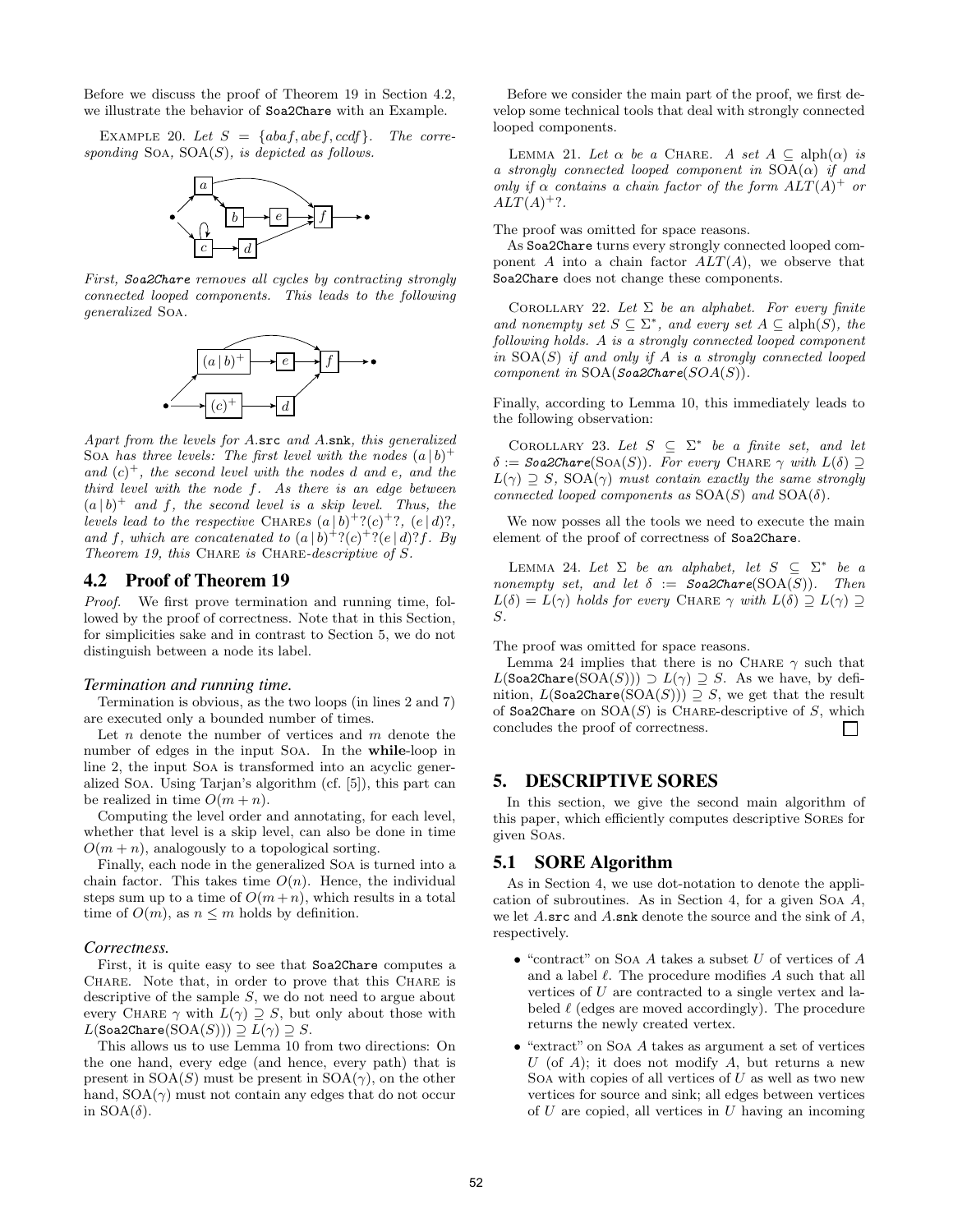edge (in  $A$ ) from outside of  $U$  have now an incoming edge from the new source, and all vertices in  $U$  having an outgoing edge (in  $A$ ) to outside of  $U$  have now an outgoing edge to the new sink.

- $\bullet$  "first" returns all vertices v such that the only predecessor of  $v$  is the source.
- "addEpsilon" on Soa A adds a new vertex labeled  $\varepsilon$ ; all outgoing edges from the source to vertices that have more than one predecessor (vertices, that are not in the first-set) are redirected via this new vertex.
- "exclusive" on Soa A on argument v (a vertex of A) returns the set of all vertices  $u$  such that, on any path from the source to the sink that visits  $u, v$  is necessarily visited previously. Intuitively, the exclusive set of a vertex  $v$  is the set of all vertices exclusively reachable from  $v$ , not from any other vertex incomparable to  $v$ .
- Finally, the most difficult subroutine is called "bend" and is used to prepare the treatment of strongly connected looped components of the input Soa A. First, it computes the set W of all vertices reachable from the source without passing through (or ending with) vertices which are predecessors of the sink. Then it redirects (bends) all transitions directed from an element outside of W to a successor of the source to point to the sink instead. With other words, we redirect all transitions from an element  $c$  to an element  $a \in A$ .succ $(A.\text{src})$  to now transition to A.snk iff for all words  $u$  such that  $uc$  is a path in  $A$ , we have that uc contains an element  $b \in A$ .pred $(A.\text{snk})$ . In particular, all elements of  $A.\text{pred}(A.\text{snk})$  do not transition to elements from  $A.\text{succ}(A.\text{snk})$ . See Example 26 for an illustration.

Furthermore, we use the following three subroutines for the creation of labels.

- "plus" on label  $\ell$  returns  $(\ell)^+$ .
- $\bullet$  "concatenate" on labels  $\ell$  and  $\ell'$  returns  $\ell \cdot \ell'.$
- "or" on labels  $\ell$  and  $\ell'$  returns  $\ell \mid \ell'$ .

The algorithm Soa2Sore is given in Algorithm 2. On a more intuitive level, the algorithm performs the following phases.

- (1) Recurse on all strongly connected looped components; replace each with a vertex, labeled with the result of the recursion.
- (2) After the Soa is a directed acyclic graph (DAG), focus on the set  $F$  of all vertices which can be reached from the source directly, but not via other vertices; make sure that there are no vertices which can be reached directly and via other vertices (if necessary, add an auxiliary node labeled  $\varepsilon$ ).
- (3) Recurse on the sets of vertices exclusively reachable from a vertex in  $F$  and contract these sets to vertices labeled with the result of the recursion.
- (4) Combine vertices of  $F$  with "or," recurse again on what is exclusively reachable from this new vertex.
- (5) Once only one item is left in  $F$ , split it off and recurse on the remainder.

#### Algorithm 2: Soa2Sore

| <b>1 Input:</b> Soa $A = (V, E);$                                                    |  |  |  |  |
|--------------------------------------------------------------------------------------|--|--|--|--|
| <b>2 Output:</b> SORE minimally generalizing $L(A)$ ;                                |  |  |  |  |
| 3 if $ V  = 2$ then return $\varepsilon$ ;                                           |  |  |  |  |
| 4 else if A has a cycle then                                                         |  |  |  |  |
| Let $U$ be a strongly connected looped<br>5                                          |  |  |  |  |
| component of $A$ ;                                                                   |  |  |  |  |
| $B_0 \leftarrow A$ . extract(U). bend();<br>6                                        |  |  |  |  |
| A. contract(U, plus(Soa2Sore( $B_0$ )));<br>7                                        |  |  |  |  |
| else if $A.\text{succ}(A.\text{src}) \neq A.\text{first}()$ then<br>8                |  |  |  |  |
| $A. \text{addEpsilon}()$ ;<br>9                                                      |  |  |  |  |
| else if $ A \text{. first}() =1$ then<br>10                                          |  |  |  |  |
| Let $v$ be the only successor of $src$ ;<br>11                                       |  |  |  |  |
| $U \leftarrow V \setminus \{A.\texttt{src}, v, A.\texttt{snk}\};$<br>12              |  |  |  |  |
| $\ell \leftarrow v.\text{label}$ .<br>13                                             |  |  |  |  |
| $\ell' \leftarrow$ Soa2Sore(A. extract(U));<br>14                                    |  |  |  |  |
| <b>return</b> concatenate( $\ell, \ell'$ );<br>15                                    |  |  |  |  |
| else if $\exists v \in A$ . first(): A. exclusive(v) $\neq \{v\}$ then<br>16         |  |  |  |  |
| Let v be such that A. exclusive(v) $\neq \{v\};$<br>17                               |  |  |  |  |
| $U \leftarrow A$ . exclusive $(v)$ ;<br>18                                           |  |  |  |  |
| A. contract(U, Soa2Sore(A. extract(U)));<br>19                                       |  |  |  |  |
| else<br>20                                                                           |  |  |  |  |
| Let $u, v \in A$ first() with $u \neq v$<br>21                                       |  |  |  |  |
| s.t. A. reach $(u) \cap A$ . reach $(v)$ is $\subseteq$ -maximal;                    |  |  |  |  |
| $A.\text{contract}(\{u, v\}, \text{or}(u.\text{ label}(), v.\text{ label}))).$<br>22 |  |  |  |  |
| 23 return Soa2Sore $(A);$                                                            |  |  |  |  |

Note that the algorithm introduces ? by way of constructing "or  $\varepsilon$ ." This can be cleaned up by postprocessing the resulting Sore.

The following theorem states the correctness and the running time of the algorithm.

Theorem 25. The algorithm Soa2Sore, given a Soa A as input, finds a descriptive SORE for  $L(A)$  in time  $O(nm)$ , where n is the number of alphabet symbols used in A, and m is the number of transitions in A. Furthermore, this algorithm produces a SORE such that the corresponding SOA has the same strongly connected components as the input Soa, and the same set of successors of the source.

Before we get to the proof of Theorem 25, we give two examples of Soa2Sore. The first example illustrates how strongly connected looped components are treated. The second illustrates the use of "exclusive".

Example 26. Consider the following Soa.



The labeled vertices of this Soa consist of a single strongly connected looped component, an application of "bend" computes the set  $W = \{a, b\}$ , which leads to the following SOA.

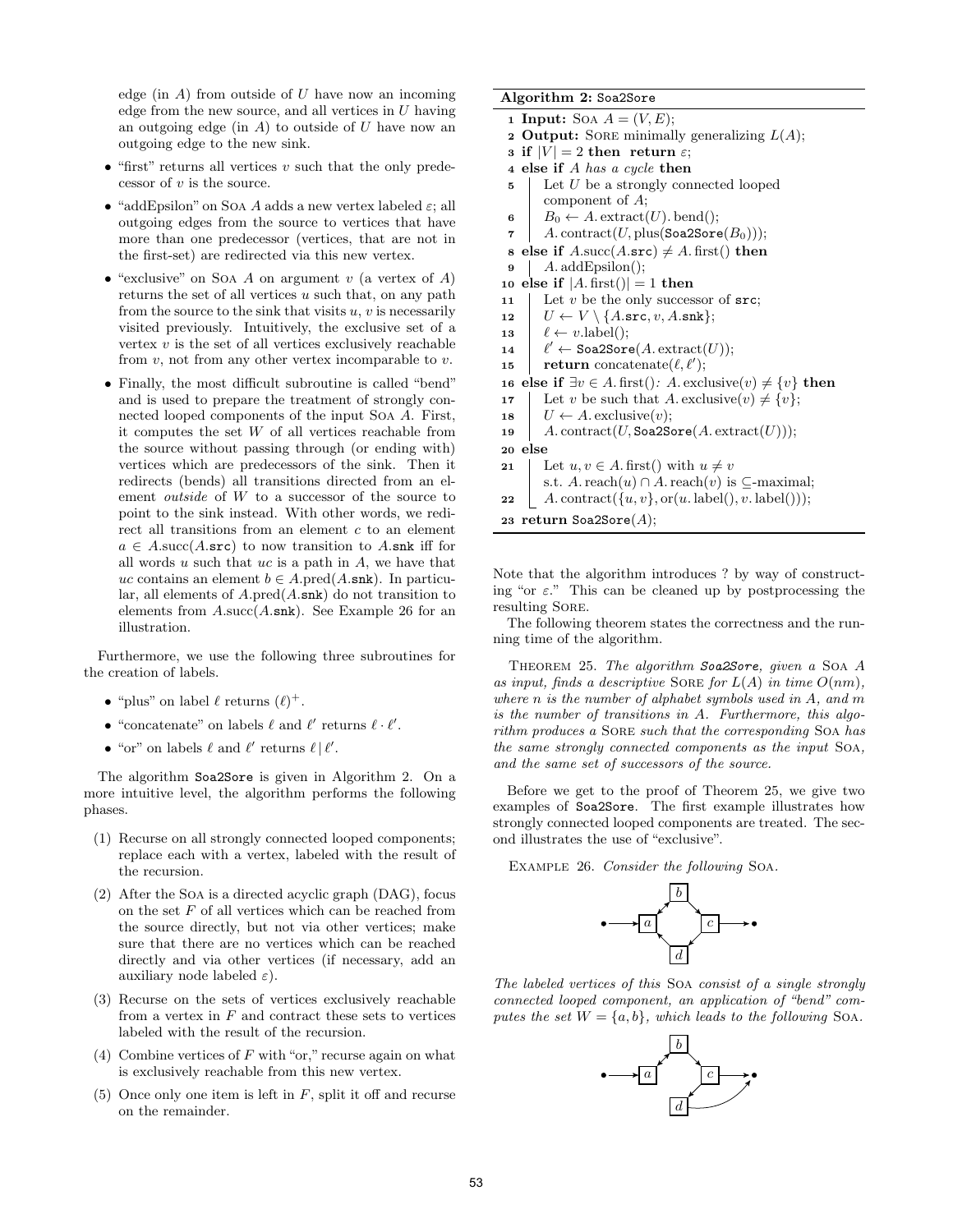After resolving the strongly connected looped component containing a and b (all other are not "looped") and contract, we get the following.



We can split off the first node twice now (as line 10 applies twice), recursing finally on the remaining Soa as follows.



This results in  $d \mid \varepsilon$ , or, equivalently, d?. Going back through the recursions, we get

$$
((ab)^+cd?)^+.
$$





For this Soa, line 16 applies and recurses on the upper arc; after contraction, this gives



which results in  $(ab) | c$  as desired (no generalizations were made).

## 5.2 Proof of Theorem 25

In this section we are concerned with proving Theorem 25. We start with a lemma which is used in its proof.

LEMMA 28. There is a function f on SOREs such that, for each SORE  $\alpha$ ,  $L(f(\alpha)^+) = L(\alpha^+) \setminus {\varepsilon}$  and, for all  $\alpha \in$  $\alpha.\text{succ}(\alpha.\texttt{src})$  and  $c \in \alpha.\text{pred}(\alpha.\texttt{snk})$  we have  $c \nrightarrow_{f(\alpha)} a$ .

The proof was omitted for space reasons.

We are now ready to prove Theorem 25.

Proof. Let a SOA A be given. We proceed by first reasoning about termination and running time. After that, we will inductively show correctness, by assuming all recursive calls to be correct.

#### *Termination and running time.*

We refer to [5] for standard graph algorithms, such as finding strongly connected (looped) components.

As the algorithm never introduces self-loops, it is easy to see that the running time on a Soa A is at most the running of  $A$  with all self-loops removed plus  $n$ . Thus, it suffices to show that Soa2Sore has a running time of  $O(nm)$  on selfloop free Soas.

We first bound the running time on acyclic Soas. We topologically sort the vertices of A (this takes  $O(m)$  time). We will now iteratively construct and annotation of all the vertices of  $G$  with subsets of  $A$ . first(), corresponding to what vertices they are reachable from. We start by annotating each vertex of G that corresponds to a vertex  $v \in A$ . first() with  $\{v\}$  and all others with  $\emptyset$  (in time  $O(n)$ ). We now iterate through all vertices u from first to last in the topological sort of  $G$  and, for each successor  $w$  of  $u$ , we add to the current annotation of  $w$  the annotation of  $u$  (assuming unit time for this kind of set operations; overall, this will then take  $O(m)$  time). This results in the desired annotation of A, in a total of  $O(m)$  time.

Extracting the "exclusive" sets for all elements of A. first() can now be done in  $O(m)$  time. From these annotations we can also find a pair of vertices with  $\subseteq$  maximal reach-sets in time  $O(m)$ .

Any two additions of  $\varepsilon$ -nodes are balanced in between by splitting off of a starting node, as given in line 10. As for all other operations, the algorithm can make at most  $n$  contractions; hence, there can be only  $O(n)$  recursive calls. This results in an overall time of  $O(nm)$  for acyclic Soas.

We now turn to the general case. Finding strongly connected looped components takes time  $O(m)$ , using well-known algorithms, for example Tarjan's algorithm. Soa2Sore first recurses on all strongly connected looped components, and then on the directed acyclic graph obtained by contracting all strongly connected looped components. The "bend" operation on a strongly connected looped component splits this component, as no vertex linked to the sink can now reach any of the elements of the "first" set. The running time is maximized when the recursions are as unbalanced as possible; this happens, when each "bend" operation splits off only one vertex, and the remaining Soa is still strongly connected. This results in splitting off  $n$  times, with a time of  $O(m)$  for finding strongly connected looped components each time, plus the final work on acyclic Soas.

This shows that the overall running time is  $O(nm)$ .

#### *Correctness.*

The statements about strongly connected components and the successors of the source are straightforward. Furthermore, it is clear that the result is a SORE.

We show the following statement about Soa2Sore by induction (by termination, we assume the induction hypothesis to hold for all recursive calls). Let a generalized Soa  $A'$ be given, let  $A$  be a copy of the structure of  $A'$  where all labels are replaced with single distinct symbols. Suppose that the claim holds for all recursive calls that Soa2Sore makes on A. Let  $\delta =$  Soa2Sore(A) and let  $\gamma$  be a SORE such that  $L(A) \subseteq L(\gamma) \subseteq L(\delta)$ .

We distinguish a number of different cases, depending on which clause was used for  $Soa2Sore(A)$ . We will show  $L(\delta) = L(\gamma)$  in each case.

Case 1: The clause in line 3 was used. This case is trivial.

 $\textit{Case 2:}$  The clause in line 4 was used.

Let U be as chosen in line 4. Let  $B_0 = A$ . extract(U). bend(); let z be a symbol not in alph $(A)$  and  $B_1 = A$ . contract $(U, z)$ . Let  $\hat{\delta_0} =$  Soa2Sore $(B_0)$  and let  $\delta_0 = \hat{\delta_0}^+$ . We let  $\delta_1$  be Soa2Sore $(B_1)$ .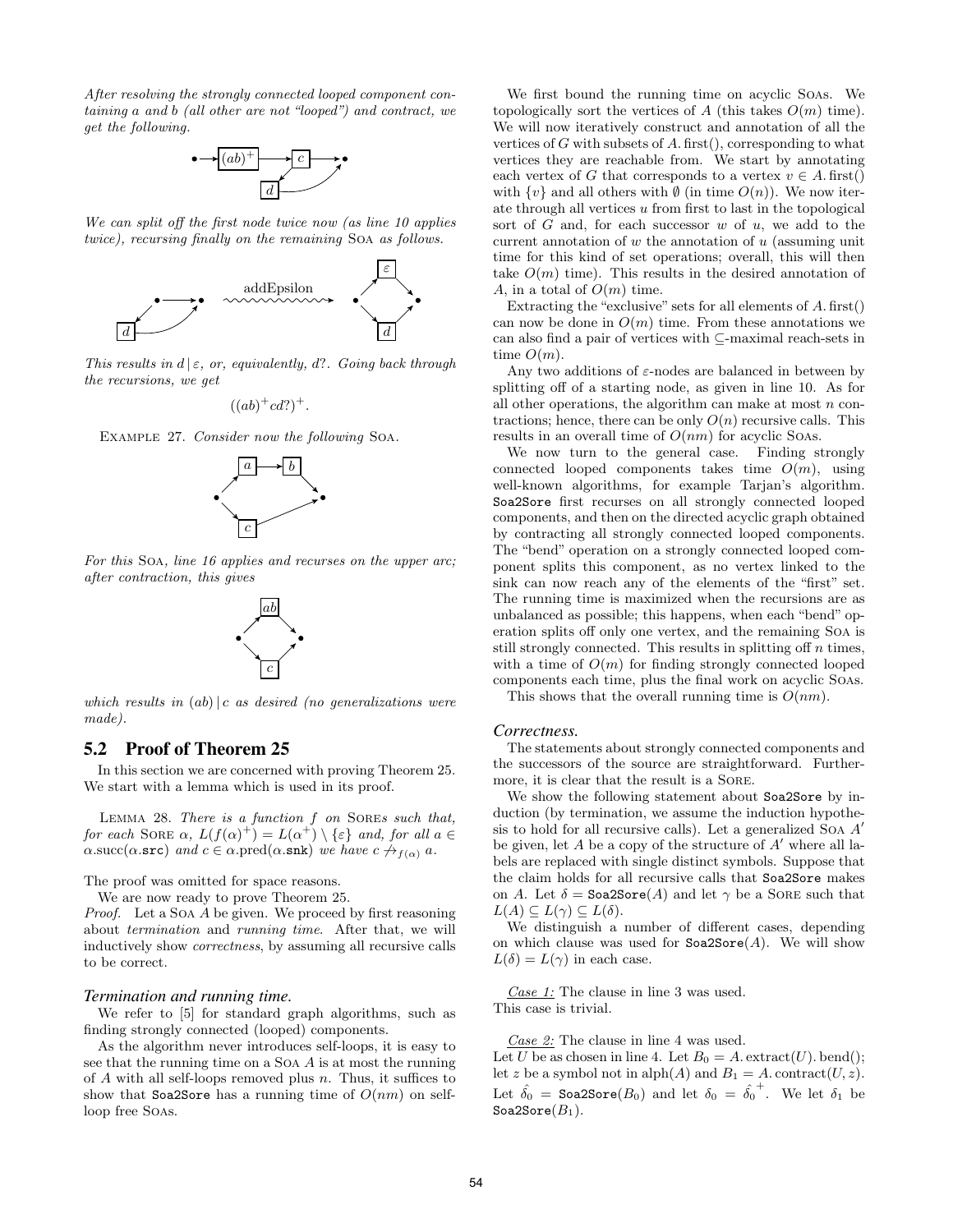Let T be the syntax tree of  $\gamma$ . For each vertex x of T, we call x plussed iff inserting a  $+$  in T at x does not change the language accepted by T.

*Claim 1.* There is a plussed vertex  $x$  in  $T$  such that, for the subtree  $\gamma_0$  rooted at x, we have alph $(\gamma_0) = \text{alph}(U)$ . The proof was omitted for space reasons.

Let  $f$  be as shown existent in Lemma 28, and let  $x$  be the plussed vertex highest up in T such that  $\text{alph}(x) = U$ . Let  $\hat{\gamma}_0$  be the subtree of  $\gamma$  rooted at x; let  $\gamma_1$  be derived from  $\gamma$  by substituting the subtree at x with a leaf labeled z if  $\varepsilon \notin L(\gamma_0)$  and  $(z | \varepsilon)$  otherwise. Let  $\gamma_0 = f(\hat{\gamma_0})$ . Clearly, it suffices to show that  $L(\gamma_0) = L(\delta_0)$  and  $L(\gamma_1) = L(\delta_1)$ .

*Claim 2.*  $L(B_1) \subseteq L(\gamma_1) \subseteq L(\delta_1)$ .

Proof of Claim 2. In order to avoid unnecessary case distinctions, we first introduce two new and distinct terminal symbols  $\triangleright$  and  $\triangleleft$ , where  $\triangleright$  is used as a word-start symbol, and  $\triangleleft$  as a word-end symbol. To this end, we define  $γ'_1 := \triangleright γ_1 \triangleleft$  $(\delta_1', \delta', \text{ and } \gamma'$  are defined analogously). In addition to this, we define a SOA  $B'_1$  with  $L(B'_1) = \triangleright L(B_1) \triangleleft$  and a SOA  $B'$ with  $L(B') = \triangleright L(B) \triangleleft$ . (This is easily done by inserting new nodes label  $\triangleright$  or  $\triangleleft$  between the source and its successors, or the sink and its predecessors, respectively).

We first prove  $L(B'_1) \subseteq L(\gamma'_1) \subseteq L(\delta'_1)$ . After this is established, the claim follows by observing that projection preserves inclusion.

 $L(B'_1) \subseteq L(\gamma'_1)$ : Let  $a, b \in \text{alph}(B'_1) \setminus \{z\}$  and suppose  $a \rightarrow_{B'_1} b$ . We have  $a \rightarrow_{B'} b$ , and, hence,  $a \rightarrow_{\gamma'} b$ . From the definition of  $\gamma'_1$  it is now easy to see that  $a \to_{\gamma'_1} b$ .

Let  $a \in \text{alph}(B'_1) \setminus \{z\}$  and suppose  $a \to_{B'_1} z$ . Thus, there is a  $b \in U$  such that  $a \to_{B'} b$ , and, hence,  $a \to_{\gamma'} b$ . From the definition of  $\gamma'_1$  it is now easy to see that  $a \rightarrow_{\gamma'_1} z$ .

Let  $b \in \text{alph}(B'_1) \setminus \{z\}$  and suppose  $z \to_{B'_1} b$ . Thus, there is an  $a \in U$  such that  $a \rightarrow_{B'} b$ , and, hence,  $a \rightarrow_{\gamma'} b$ . From the definition of  $\gamma_1$  it is now easy to see that  $z \rightarrow_{\gamma'_1} b$ .

 $L(\gamma_1') \subseteq L(\delta_1')$ : Let  $a, b \in \mathrm{alph}(\gamma_1') \setminus \{z\}$  and suppose  $a \rightarrow_{\gamma'_1} b$ . From the definition of  $\gamma'_1$  it is now easy to see that  $a \rightarrow_{\gamma'} b$ , and, hence,  $a \rightarrow_{\delta'} b$ . Thus, we get  $a \rightarrow_{\delta'_1} b$ .

Let  $a \in \text{alph}(\gamma_1') \setminus \{z\}$  and suppose  $a \to_{\gamma_1'} z$ . Thus, there is a  $b \in U$  such that  $a \rightarrow_{\gamma'} b$ , and, hence,  $a \rightarrow_{\delta'} b$ . We have now  $a \rightarrow_{\delta_1'} z$ .

Let  $b \in \text{alph}(\gamma_1') \setminus \{z\}$  and suppose  $z \to_{\gamma_1'} b$ . Thus, there is an  $a \in U$  such that  $a \rightarrow_{\gamma'} b$ , and, hence,  $a \rightarrow_{\delta'} b$ . We have now  $z \rightarrow_{\delta'_1} b$ .

Hence,  $L(B'_1) \subseteq L(\gamma'_1) \subseteq L(\delta'_1)$ , which is equivalent to  $\triangleright L(B_1) \triangleleft \subseteq \triangleright L(\gamma_1) \triangleleft \subseteq \triangleright L(\delta_1) \triangleleft$ . As inclusion is preserved under projection, this implies  $\pi_T(L(B'_1)) \subseteq \pi_T(L(\gamma'_1)) \subseteq$  $\pi_T(L(\delta_1'))$  which proves the claim (for  $T := \Sigma \setminus {\{\triangleright},\triangleleft\}}$ ).  $\Box$  (FOR CLAIM 2)

Thanks to the claim we can now apply the induction hypothesis to see that  $L(\gamma_1) = L(\delta_1)$ .

Similarly, we now show  $\gamma_0$  and  $\delta_0$  to be equivalent by showing  $L(B_0) \subseteq L(\gamma_0) \subseteq L(\delta_0)$ . From the induction hypothesis we know that  $B_0$ .succ $(B_0$ .src) =  $\delta_0$ .succ $(\delta_0$ .src); this shows that  $\gamma_0$  succ( $\gamma_0$  src) has to coincide with these sets.

Claim 3. We have that

 $B_0.\text{pred}(B_0.\text{snk}) \subseteq \gamma_0.\text{pred}(\gamma_0.\text{snk}) \subseteq \delta_0.\text{pred}(\delta_0.\text{snk}).$ 

The proof was omitted for space reasons.

Lastly, we turn to pairs of elements from U.

*Claim 4.* On alph $(U)$ ,  $\rightarrow_{B_0}$  is a subrelation of  $\rightarrow_{\gamma_0}$ , which in turn is a subrelation of  $\rightarrow_{\delta_0}$ .

Proof of Claim 4. This is straightforward, using the properties of f taken from Lemma 28.  $\Box$  (FOR CLAIM 4)

This finishes showing  $L(B_0) \subseteq L(\gamma_0) \subseteq L(\delta_0)$ ; thus, using the induction hypothesis,  $L(\gamma_0) = L(\delta_0)$ . This finishes the reasoning for this case.

Case 3: The clause in line 8 was used.

This case is trivial from the induction hypothesis, as the language is not changed by the addEpsilon() method.

Case 4: The clause in line 10 was used.

Let v be the only successor of A.src; let  $a = v$ . label(). Note that a is the only successor of  $\gamma$ .src. Let  $U = \text{alph}(\delta) \setminus \{a\}.$  As A does not have a strongly connected looped component, neither does  $SOA(\gamma)$ ; thus, we have  $L(\gamma) = a \cdot \pi_U(L(\gamma))$ . Let  $\gamma'$  equal  $\gamma$  with a replaced by  $\varepsilon$  and  $\delta'$  = Soa2Sore(A. extract(U)). Then we have  $L(A.\text{extract}(U)) \subseteq L(\gamma') \subseteq L(\delta')$  and the claim follows by induction.

Case 5: The clause in line 16 was used.

We now know that A is cycle free and, thus,  $\delta'$  does not contain a "<sup>+</sup>". Therefore, without loss of generality,  $\gamma$  does not contain a "+" either.

Let v be as chosen in line 16 and  $a = v$ . label(). Let  $U = A$ . exclusive $(v)$ .

Let  $B_0 = A$ . extract(U); let z be a symbol not in alph(A) and  $B_1 = A$ . contract(U, z). Let  $\delta_0 =$  Soa2Sore( $B_0$ ) and let  $\delta_1$  = Soa2Sore( $B_1$ ). By the induction hypothesis, we have that  $\delta_0$ . first() = {a}. Thus, any word in  $L(\gamma) \subseteq L(\delta)$  that contains an element of U has to start with an a.

*Claim 5.* There is a subtree  $\gamma_0$  of  $\gamma$  such that  $\alpha \text{ph}(\gamma_0) = U$ . The proof was omitted for space reasons.

Let  $\gamma_0$  be a subtree of  $\gamma$  such that  $\alpha$ let  $\gamma_0$  = U; let  $\gamma_1$  be derived from  $\gamma$  by substituting the  $\gamma_0$  with a leaf labeled z. Note that  $\varepsilon \notin L(\gamma_0)$  because of  $A.\text{succ}(A.\text{snk}) = A.\text{first}()$ .

We now clearly get  $L(B_0) \subseteq L(\gamma_0) \subseteq L(\delta_0)$  and  $L(B_1) \subseteq L(\gamma_1) \subseteq L(\delta_1)$ . Thus, this case follows from the induction hypothesis, similarly to Case 2.

Case 6: The clause in line 20 was used.

In this case we know that  $|A \text{. first}()| > 1$ , as no other case applies. Furthermore, we will use without mention that A is cycle free.

Let  $u, v$  as chosen in line 20. Let  $z$  be a symbol not in alph(A). Let  $B = A$ . contract( $\{u, v\}$ , z). Let  $\delta_0$  be Soa2Sore $(B)$ .

Let  $a = u$ . label() and  $b = v$ . label(). From  $u, v \in \delta$ . first() we have that there is a subtree  $\beta$  of  $\gamma$  with "or" at the root and a and b are in different child trees.

*Claim 6.*  $L(\beta)$  is a set of letters. The proof was omitted for space reasons.

From the claim we get, without loss of generality, that  $(a | b)$  is a subexpression of  $\gamma$ ; thus,  $\beta = (a | b)$ . Let  $\gamma_0$  be derived from  $\gamma$  by substituting  $\beta$  with z. Clearly, we now have  $L(B) \subseteq L(\gamma_0) \subseteq L(\delta_0)$ . From the induction hypothesis we get  $L(\gamma_0) = L(\delta_0)$ ; thus,  $L(\gamma) = L(\delta)$ .  $\Box$